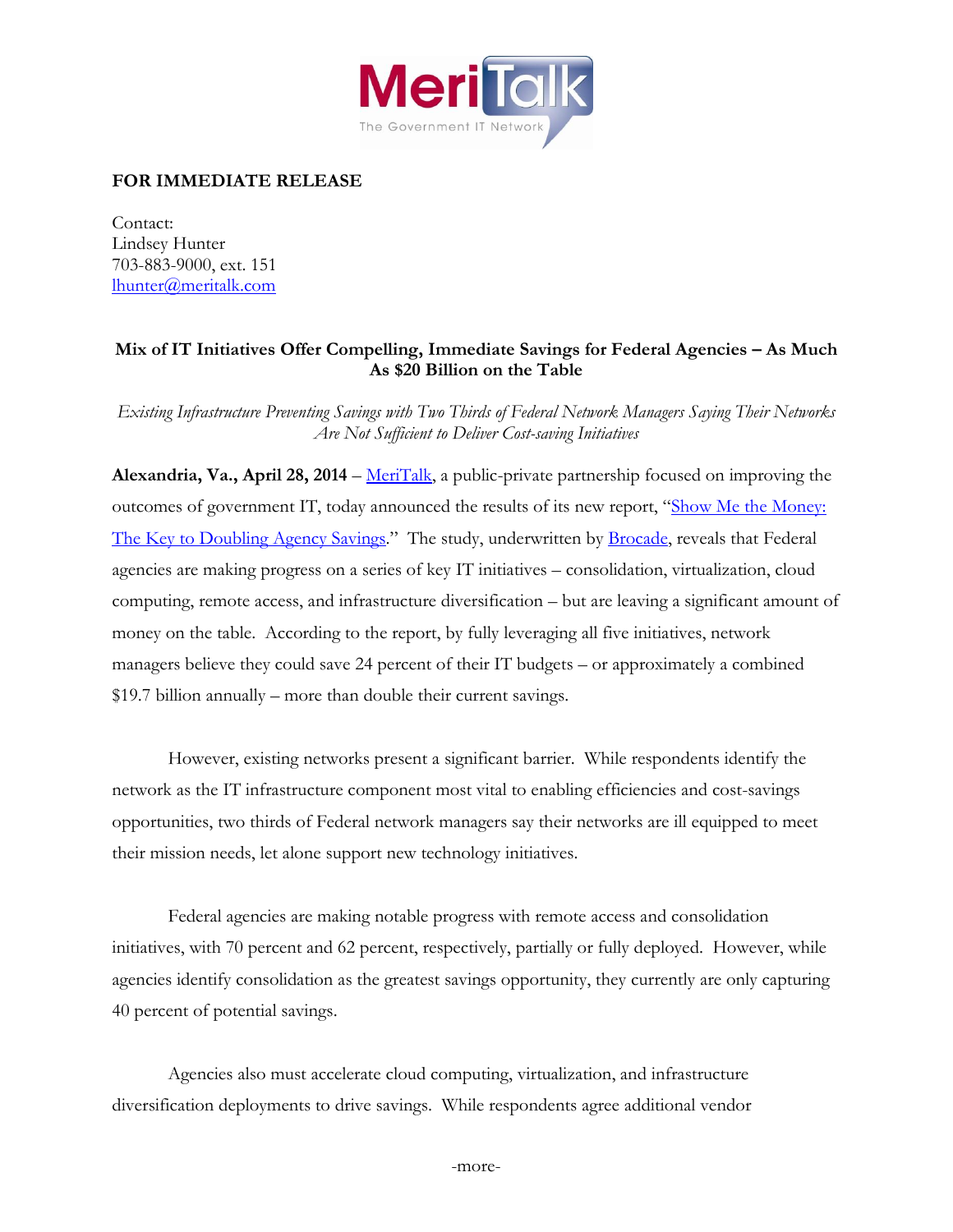competition would reduce IT acquisition, service, and maintenance costs, very few agencies – just 15 percent – are fully diversified. In addition, just 14 percent of agencies have completed virtualization initiatives, thus missing out on another \$2.7 billion in possible savings. Federal agencies have the most to gain with cloud computing, as only nine percent of respondents are fully deployed – leaving a collective \$3.2 billion up for grabs.

"The U.S. Federal Government has the potential to drive an additional \$11.2 billion in annual savings by fully leveraging consolidation, virtualization, cloud computing, remote access, and infrastructure diversification," said Anthony Robbins, vice president Federal, Brocade. "Agencies should focus on the network to improve capacity, connections, reliability, and security, and consider moving systems and applications to the cloud to generate additional savings."

The majority of survey respondents note that network issues such as poor connections, service disruptions, or downtime impact their agency mission at least bimonthly. On average, respondents say that they would need to increase capacity by 26 percent to support these five key infrastructure initiatives and realize long-term savings.

"The network is the yellow brick road," said Stephen O'Keeffe, founder, MeriTalk. "It's in disrepair – pot holes and puddles. If Uncle Sam doesn't make repairs, we'll never get to  $Oz$  – or realize the savings potential of IT transformation."

"Show Me the Money: The Key to Doubling Agency Savings" is based on an online survey of 300 Federal network managers in February 2014. The report has a margin of error of  $+/- 5.62$ percent at a 95 percent confidence level. To download the full study, please visit [www.meritalk.com/fedsaver.](http://www.meritalk.com/fedsaver)

## **About MeriTalk**

The voice of tomorrow's government today, MeriTalk is a public-private partnership focused on improving the outcomes of government IT. Focusing on government's hot-button issues, MeriTalk hosts [Big Data Exchange,](https://meritalk.com/bdx) [Cloud Computing Exchange,](https://meritalk.com/ccx) [Cyber Security Exchange](https://meritalk.com/csx), and [Data Center Exchange](https://meritalk.com/dcx) – platforms dedicated to supporting public-private dialogue and collaboration. MeriTalk connects with an audience of 85,000 government community contacts. For